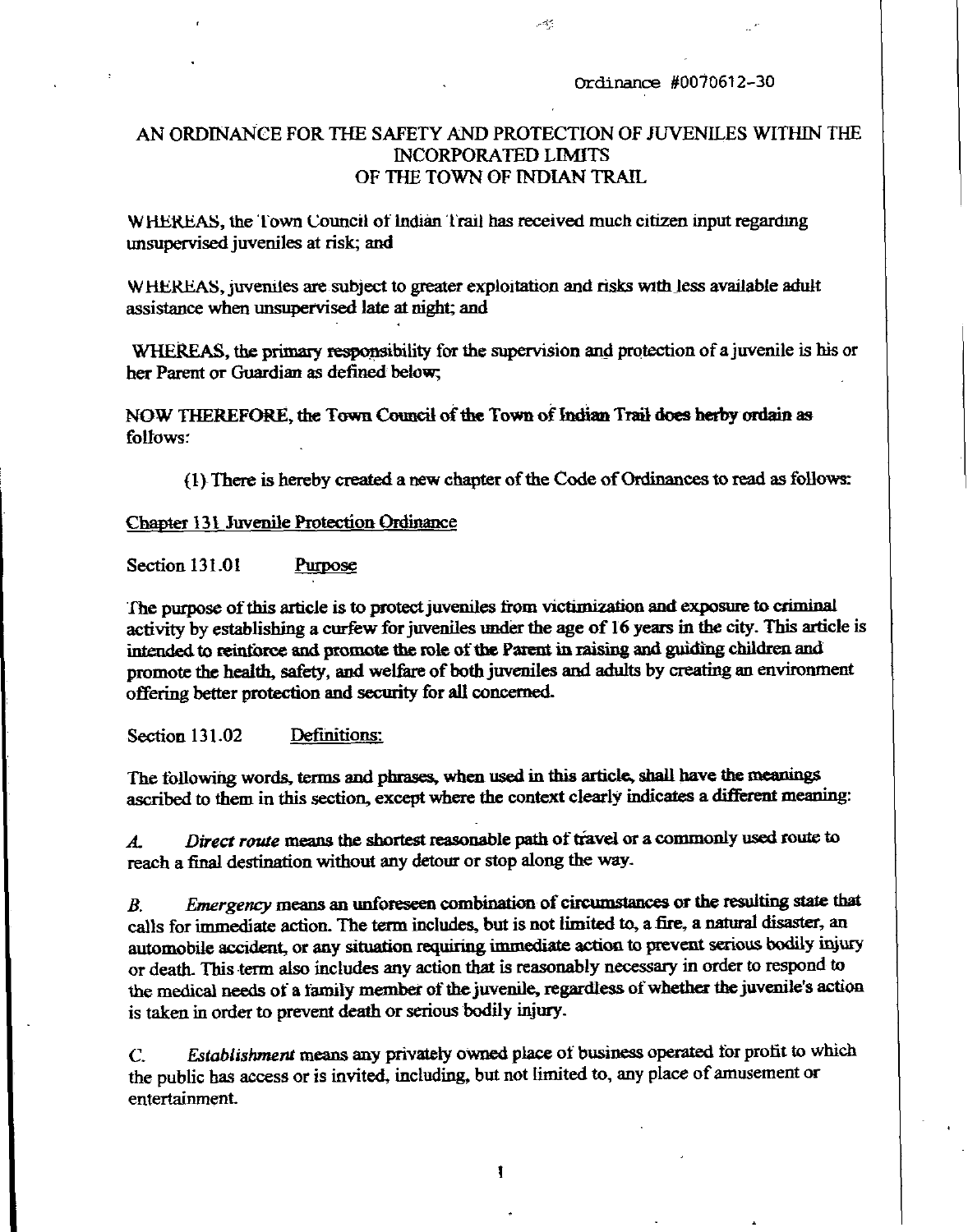$D.$  Guardian means a person who is court appointed to be the guardian of a juvenile

 $E.$  Juvenile means any person who has not reached their sixteenth birthday and is not married, emancipated or a member of the armed forces of the United States.

 $F.$  Owner/operator means any individual, firm, association, partnership or corporation operating, managing or conducting any establishment, including the employees, members or partners of an association or partnership and the officers of a corporation.

G. Parent means a person who is a natural Parent, adoptive Parent, foster Parent, Stepparent

or other persons, or person to whom legal custody of a juvenile has been given by court order.<br>
H. Public place means any place that is generally open to and used by the public or a substantial group of the public whether substantial group of the public, whether it be publicly or privately owned, including, but not or other persons, or person to whom legal custody of a juvenile has been given by court order.<br> *H. Public place* means any place that is generally open to and used by the public or a<br>
substantial group of the public, whet lots, transportation facilities, theaters, restaurants, shops, bowling alleys, schools and school grounds, places of business and amusement, playgrounds, parks, similar areas that are open to the public, and other common areas open to or accessible to the public.

I. Remain means to linger or stay in a public place, to fail to leave the premises when requested to do so by a law enforcement officer, or to fail to leave the premises of an establishment when requested to do so by the owner/operator or employee of the premises.

 $J.$  Restricted hours. The time of night referred to in this article is based upon the prevailing standard of time, whether Eastern Standard Time or Eastern Daylight Saving Time, generally observed at that hour by the public in the city. Restricted hours means on any Sunday, Monday, J. Restricted hours. The time of night referred to in this article is based upon the standard of time, whether Eastern Standard Time or Eastern Daylight Saving Time, gen observed at that hour by the public in the city. Res following day

### Section 131.03 Violation Defined

Except as provided by section 131.04, the following civil offenses constitute a violation of this article

1 <sup>A</sup>juvenile commits <sup>a</sup>civil offense by being present in or remaining in any public place or on the premises of any establishment within the city during the restricted hours

 $(2)$  A Parent or Guardian of a juvenile commits a civil offense if he knowingly permits, or by insufficient control, allows the juvenile to remain in any public place or on the premises of any establishment within the city during the restricted hours. The term "knowingly" includes knowledge that a Parent should reasonably be expected to have concerning the whereabouts of a insufficient control, allows the juvenile to remain in any public place or on the establishment within the city during the restricted hours. The term "knowing knowledge that a Parent should reasonably be expected to have c juvenile in that Parent's legal custody. This requirement is intended to hold a neglectful or careless Parent up to a reasonable community standard of Parental responsibility through an (2) A Parent or Guardian of a juvenile commits a civil offense if he knowingly permits, or insufficient control, allows the juvenile to remain in any public place or on the premises of establishment within the city during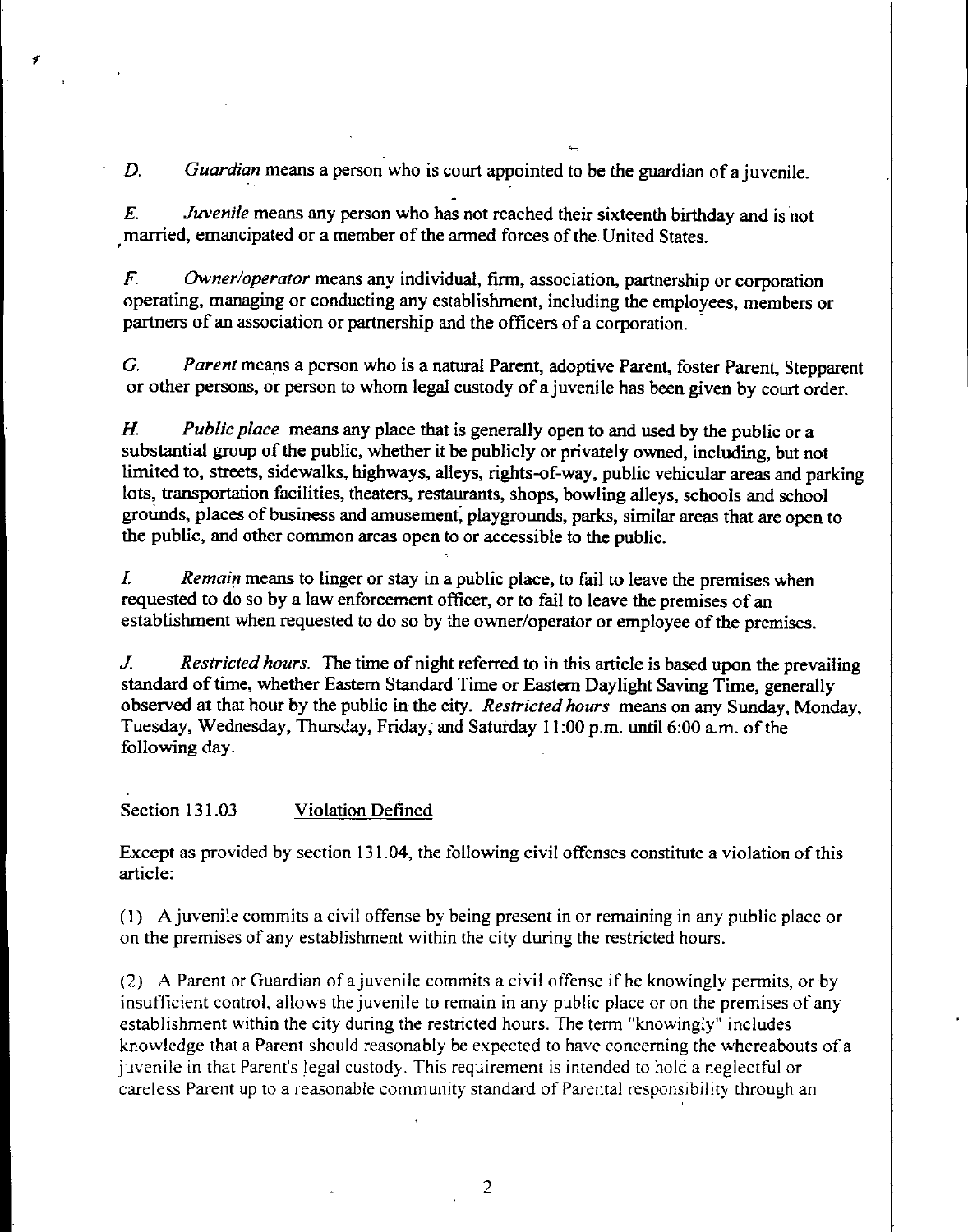objective test. It shall, therefore, be no defense that a Parent was completely indifferent to the activities or conduct or whereabouts of such juvenile.

(3) The owner, operator, or any employee of an establishment commits a civil offense if he<br>Leavingly allows a invarile to remain upon the promises of the establishment during the knowingly allows a juvenile to remain upon the premises of the establishment during the restricted hours. The term "knowingly" includes knowledge that an operator or employer should reasonably be expected to have concerning the patrons of an establishment. The standard for "knowingly" shall be applied through an objective test: whether a reasonable person in the (3) The o<br>
knowingly<br>
restricted l<br>
reasonably<br>
"knowingl<br>
operator's<br>
of this arti operator's or employee's position should have known that the patron was a juvenile in violation of this article.

4 It shall be a civil offense under this article for any person <sup>16</sup> years of age or olderto aid or of this article.<br>
(4) It shall be a civil offense under this article for a juvenile in the violation of subsection  $(1)$ abet a juvenile in the violation of subsection  $(1)$  of this section.

5 It shall be <sup>a</sup>civil offense under this article for <sup>a</sup>Parent or Guardian to refuse to take custody during the restricted hours of a juvenile for whom the Parent or Guardian is responsible

Sec. 131.04. Exceptions.

Ajuvenile who is in <sup>a</sup> public place or establishment during the restricted hours shall not be in violation of this article if the juvenile is:

(1) Accompanied by his Parent or guardian.

2. Accompanied by an adult 18 years of age or older authorized by the Parent or Guardian of violation of this article if the juvenile is:<br>
(1) Accompanied by his Parent or guardian.<br>
(2) Accompanied by an adult 18 years of age or older authorized by the Parent or Guards<br>
such juvenile to take the Parent's or Guar designated period of time and purpose within a specified area. (2) Accompanied by an adult 18 years of age or older authorized by the Parent or Guardian of such juvenile to take the Parent's or Guardian's place in accompanying the juvenile for a designated period of time and purpose

4 In amotorvehicie with Parental consent engaged in interstate travel through the city or originating or terminating in the city

5 Traveling in <sup>a</sup>motor vehicle with <sup>a</sup>Pazent or Guardian or traveling in <sup>a</sup>motor vehicle with an adult 18 years of age or older authorized by the Parent or Guardian of such juvenile to take the Parent's or Guardian's place in accompanying the juvenile for a designated period of time and purpose within a specified area.

 $(6)$  Engaged in a lawful employment activity, or using a direct route to or from a place of (6) Engaged<br>employment.

(7) Reacting or responding to an emergency.

(8) Attending or traveling to or from, by direct route, an official school, religious, or recreational activity that is supervised by adults and sponsored by a public or private school, the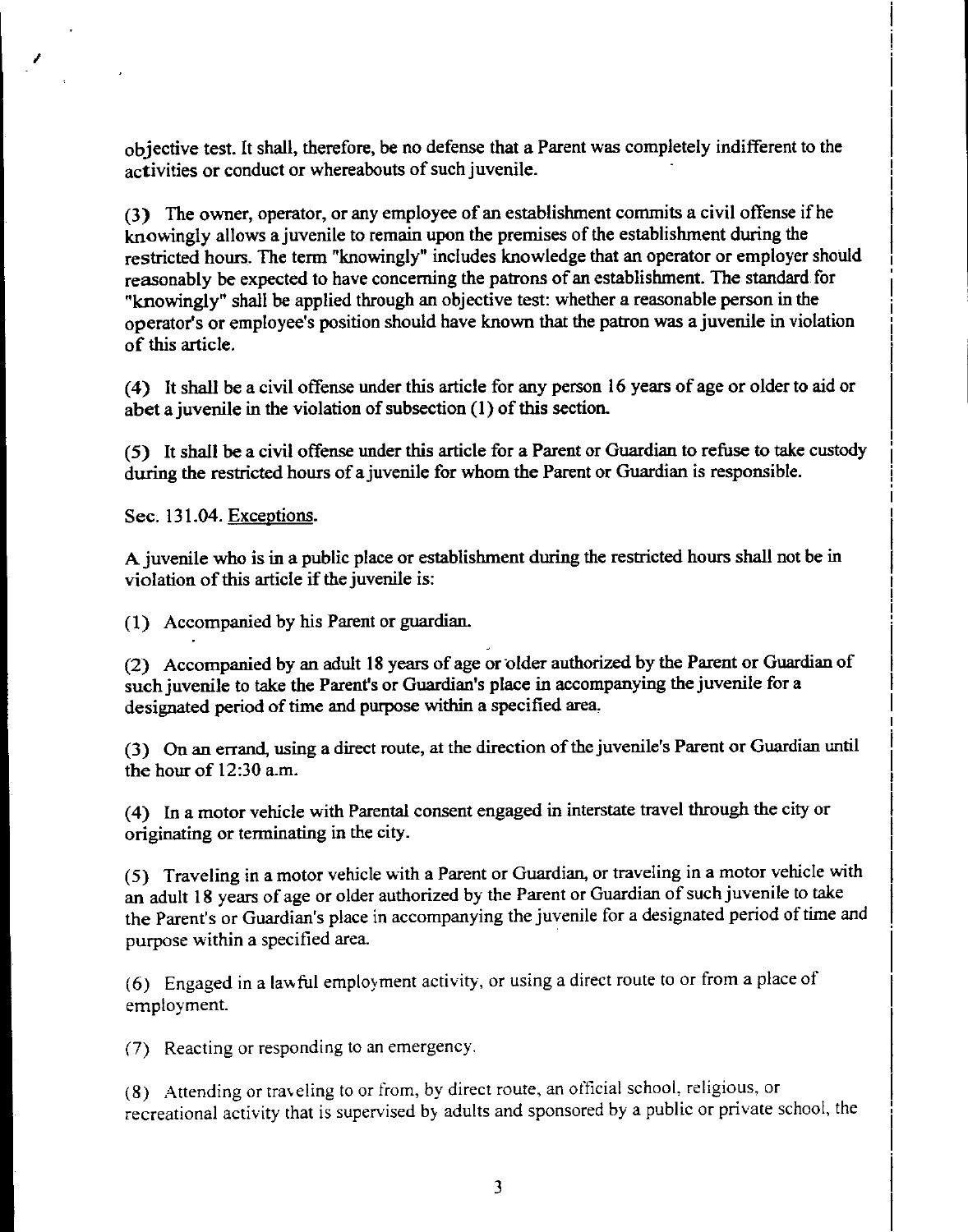city or other governmental entity, a civic organization, or another similar entity that accepts responsibility for the juvenile

9 Exercising First Amendment rights protected by the United States Constitution such as the free exercise of religion, freedom of speech, and the right of assembly.

 $(10)$  When authorized, by special permit from the Town Manager or his designee carried on the person of the juvenile thus authorized, as follows: When necessary nighttime activities of a juvenile may be inadequately provided for by other sections of this article, recourse may be had to the Town Manager or his designee, either for a regulation as provided in subsection (11) of this section or for a special permit as the circumstances warrant. Upon the findings of reasonable necessity for the use of a public place to the extent warranted by a written application signed by a this section or for a special permit as the circumstances warrant. Upon the necessity for the use of a public place to the extent warranted by a written juvenile, and by a Parent or Guardian of the juvenile, if feasible, s the name, age and address of the juvenile; (ii) the name, address, and telephone number of a Parent or Guardian address of the juvenile; (ii) the name, address, and telephone number of a Parent or Guardian thereof; (iii) the height, weight, sex, color of eyes and hair and other physical characteristics of the juvenile; (iv) the nece the juvenile; (iv) the necessity that requires the juvenile to remain upon a public place during the restricted hours otherwise applicable; (v) the public place; and (vi) the beginning and ending of the period of time involved by date and hour, the Town Manager or his designee may grant a permit in writing for the juvenile's use of a public place at such hours as in the opinion of the Town Manager may reasonably be necessary and consistent with the purposes of this article

(11) When authorized, by regulation issued by the Town Manager or his designee in other similar cases of reasonable necessity, similarly handled as set forth in subsection  $(10)$  of this section but adapted to reasonably necessary nighttime activities of more juveniles than can readily be dealt with on an individual special permit basis Normally such regulation by the Town Manager or his designee permitting use of public places should be issued sufficiently in advance to permit appropriate publicity through news media and through other agencies, such as the schools, and shall define the activity, the scope of the use of the public places permitted, the period of time involved not to extend more than one hour beyond the time for termination of the activity, and the reason for finding that the regulation is reasonably necessary and is consistent with the purposes of this article<br>Sec. 131.05. Defense

Sec. 131.05. <br>It is a defense to prosecution under section 131.03(3) that the owner, operator, or employee of an establishment promptly notified the town law enforcement agency that a juvenile was present on the premises of the establishment during the restricted hours and refused to leave

### Section 131.06 Enforcement

When a Juvenile shall be found in violation of this section any Law Enforcement Officer may detain the Juvenile and determine if he is a first time offender of this section. The Juvenile may be transported to any Law Enforcement Facility in order to facilitate such determination.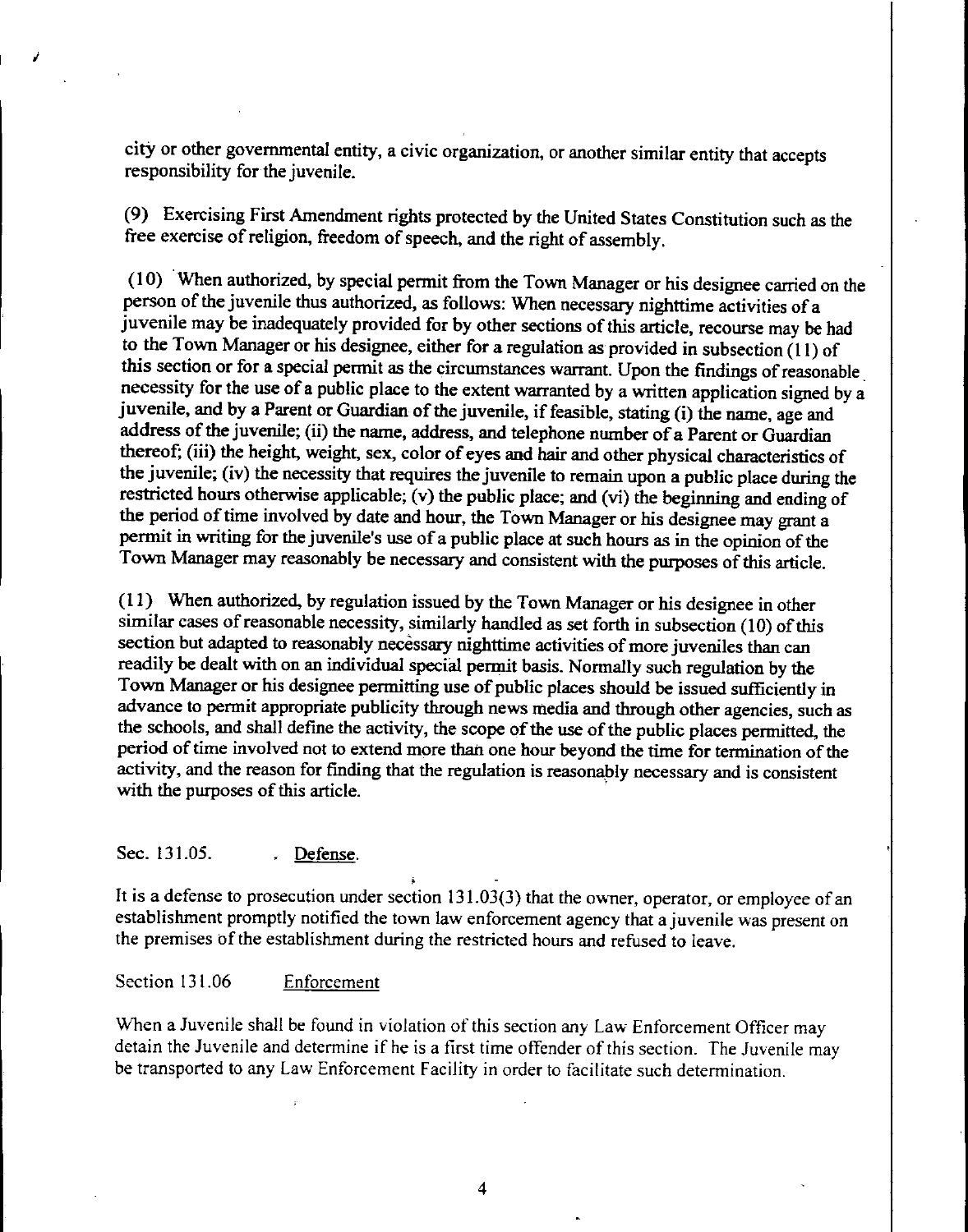- $(a)$  If it is determined that the Juvenile is a first time offender of this section the Law Enforcement Officer will contact his Pazent or Guazdian to make the Pazent or Guardian aware of the violation and request that the Parent or Guardian take custody of the Juvenile. The Law Enforcement Officer may transport the Juvenile to the Parent or Guardian. The Juvenile's Parent or Guardian will receive a If it is determined that the Juvenile is a first time offender of this section the Enforcement Officer will contact his Parent or Guardian to make the Parent Guardian aware of the violation and request that the Parent or G written warning for allowing a first offense of this section and the Law Enforcement Officer shall maintain an Incident Report including the name, age and address of the Juvenile; the name and address of the Parent or Guardian; the date, time and location of the offense and any other relevant information. A copy of this Incident Report shall be forwarded to the Town Manager
- (b) If it is determined that the Juvenile is a repeat offender of this section the Juvenile's Parent or Guardian shall be notified and the Juvenile returned to the Parent or Guardian as in (a) above. The Parent or Guardian may be issued a civil summons charging him with a violation of this section. An Incident Report of the offense shall be maintained by the town Law Enforcement Agency
- (c) If any Juvenile offender of this section is under 12 years of age, a copy of the Incident Report shall be forwarded to the Department of Social Services.

# Section 131.07 Refusal by Parent or Guardian to take custody of Juvenile

If the Parent or Guardian of any Juvenile found in violation of this section refuses to take custody of such Juvenile or if the Law Enforcement Officer is unable to make contact with such Parent or Guardian, the Law Enforcement Officer having custody of the Juvenile shall contact the Department of Social Services and release the Juvenile to that agency pending further investigation. The Parent or Guardian may be issued a civil summons charging him with a violation of this section.

Section 131.08 Penalty

(b) Any person 16 or over who violates Section 131.03 shall be subject to a civil penalty to be determined in the annual schedule of fees and charges in the most recent budget ordinance. Said civil penalty shall not exceed the sum of five hundred dollars (\$500) per violation per juvenile. civil penalty shall not exceed the sum of five hundred dollars (\$500) per violation per juvenile.<br>In addition, any Parent or Guardian of any Juvenile found liable of a violation of Section 131.03 In addition, any Parent or Guardian of any Juvenile found liable of a violation of Section 131.0<br>or 131.06 shall be subject to a civil penalty to be determined in the annual schedule of fees and charges in the most recent budget ordinance. Said civil penalty shall not exceed the sum of five hundred dollars (\$500) per violation per juvenile. . Each incident regarding each individual juvenile shall be considered a separate violation

Section 131.089 Severability

The provisions of this section are considered severable and in the event that any provisions herein or part thereof shall be deemed unconstitutional, invalid or unenforceable, the other provisions hereof shall remain in full force and effect The provisions of this section are considered severab<br>herein or part thereof shall be deemed unconstitutions<br>provisions hereof shall remain in full force and effect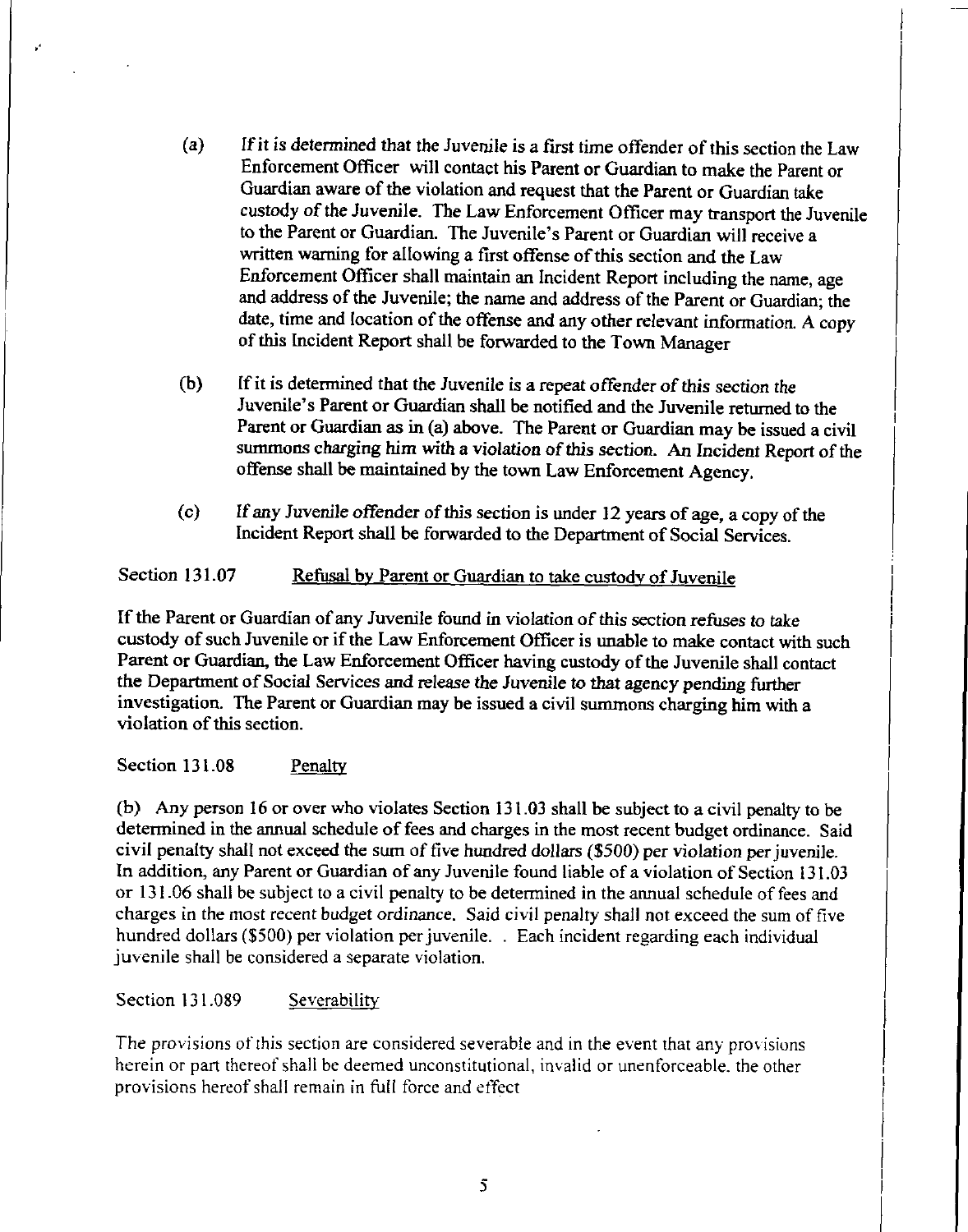### Section 131.10 Gender

The singular includes the plural, the masculine singular includes the feminine singular and masculine and feminine plural unless otherwise specified.

### $(2)$ **Effective Date**

This Ordinance shall become effective two weeks after its adoption by vote of the Indian Trail Town Council. During such time notice of the adoption of such ordinance shall be published at least once in a local newspaper.

So ordained this the  $12\pi k$  day of  $\sqrt{u^2 + u^2}$  $\frac{1}{2007}$ 

*MAM B 71 M<sub>10</sub>* 

Fy Piontek, Town Clerk Attest:

Approved as to form !<br>Robert & Cansler<br>Town Attorney

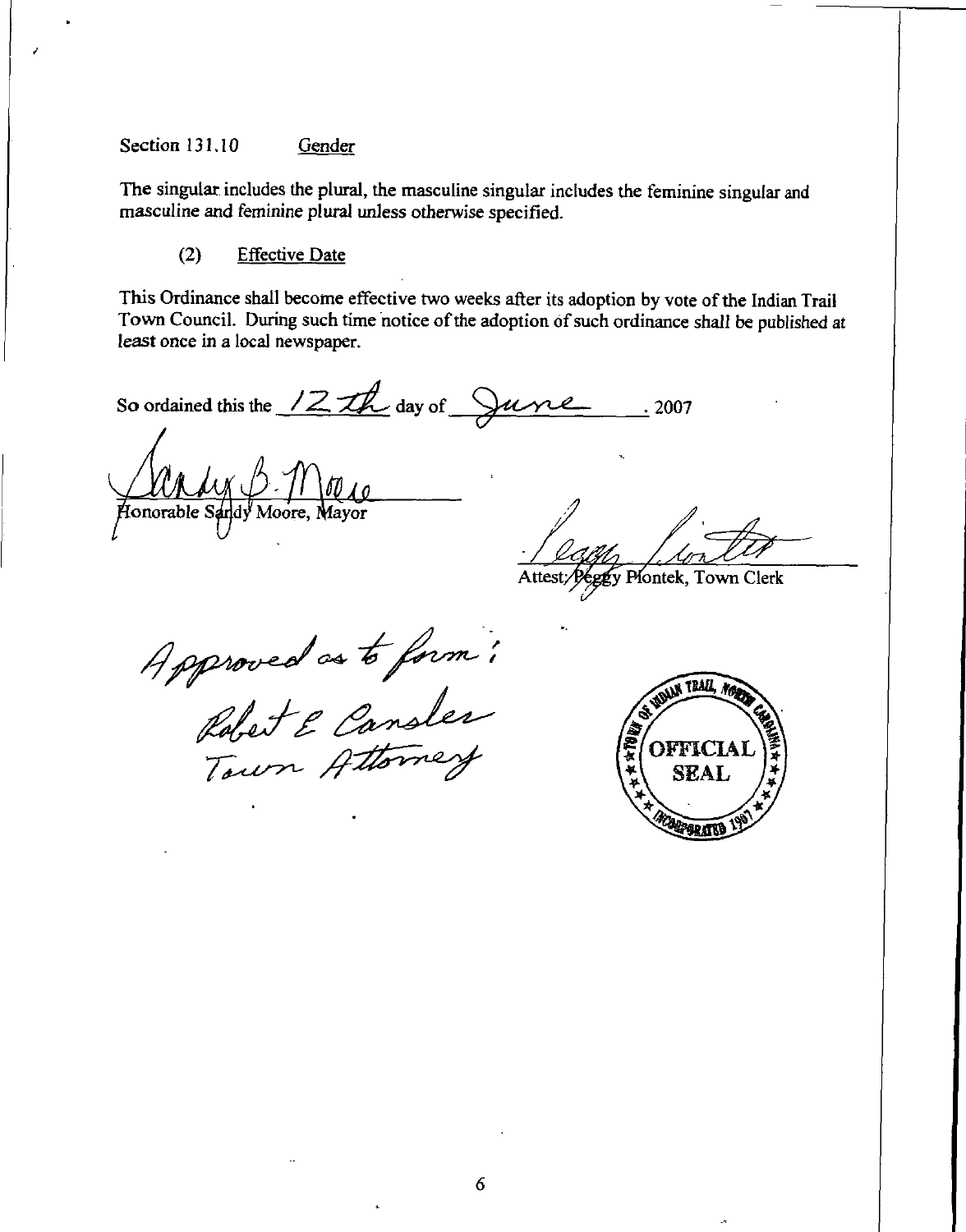# AN ORDINANCE FOR THE SAFETY AND PROTECTION OF MiNORS WITHIN THE INCORPORATED LIMITS OF THE TOWN OF INDIAN TRAIL

WHEREAS, the Town Council of Indian Trail has received much citizen input regarding unsupervised Minors at risk; and

WHEREAS, Minors are subject to greater exploitation and risks with less available adult assistance when unsupervised late at night; and

WHEREAS, Protection of Minors is the subject of a companion ordinance proposed to be added as Chapter 131 of the Indian Trail Code of Ordinances

WHEREAS, the primary responsibility for the supervision and protection of a Minor is his or her Parent or Guardian as defined below;

WHEREAS, the primary responsibility for the supervision and protection of a Minor is h<br>her Parent or Guardian as defined below;<br>NOW THEREFORE, the Town Council of the Town of Indian Trail does herby ordain as<br>follows: follows

(1) There is hereby created a new chapter of the Code of Ordinances to read as follows:

# Chapter 132 Minor Protection Ordinance

Section 132.01 Purpose

The purpose of this article is to protect Minors from victimization and exposure to criminal activity by establishing a curfew for Minors between the ages of 16 and 18 years in the town. This article is intended to reinforce and promote the role of the Parent in raising and guiding children and promote the health, safety, and welfare of both Minors and adults by creating an environment offering better protection and security for all concerned.

Section 132.02 Definitions:

The following words, terms and phrases, when used in this article, shall have the meanings ascribed to them in this section, except where the context clearly indicates a different meaning:

A. Direct route means the shortest reasonable path of travel or a commonly used route to reach a final destination without any detour or stop along the way.

B. Emergency means an unforeseen combination of circumstances or the resulting state that calls for immediate action. The term includes, but is not limited to, a fire, a natural disaster, an automobile accident, or any situation requiring immediate action to prevent serious bodily injury death In this section, except where the context etearly increased a directed mediaties.<br>
A. Direct route means the shortest reasonable path of travel or a commonly used route to<br>
reach a final destination without any detou the medical needs of a family member of the Minor, regardless of whether the Minor's action is taken in order to prevent death or serious bodily injury.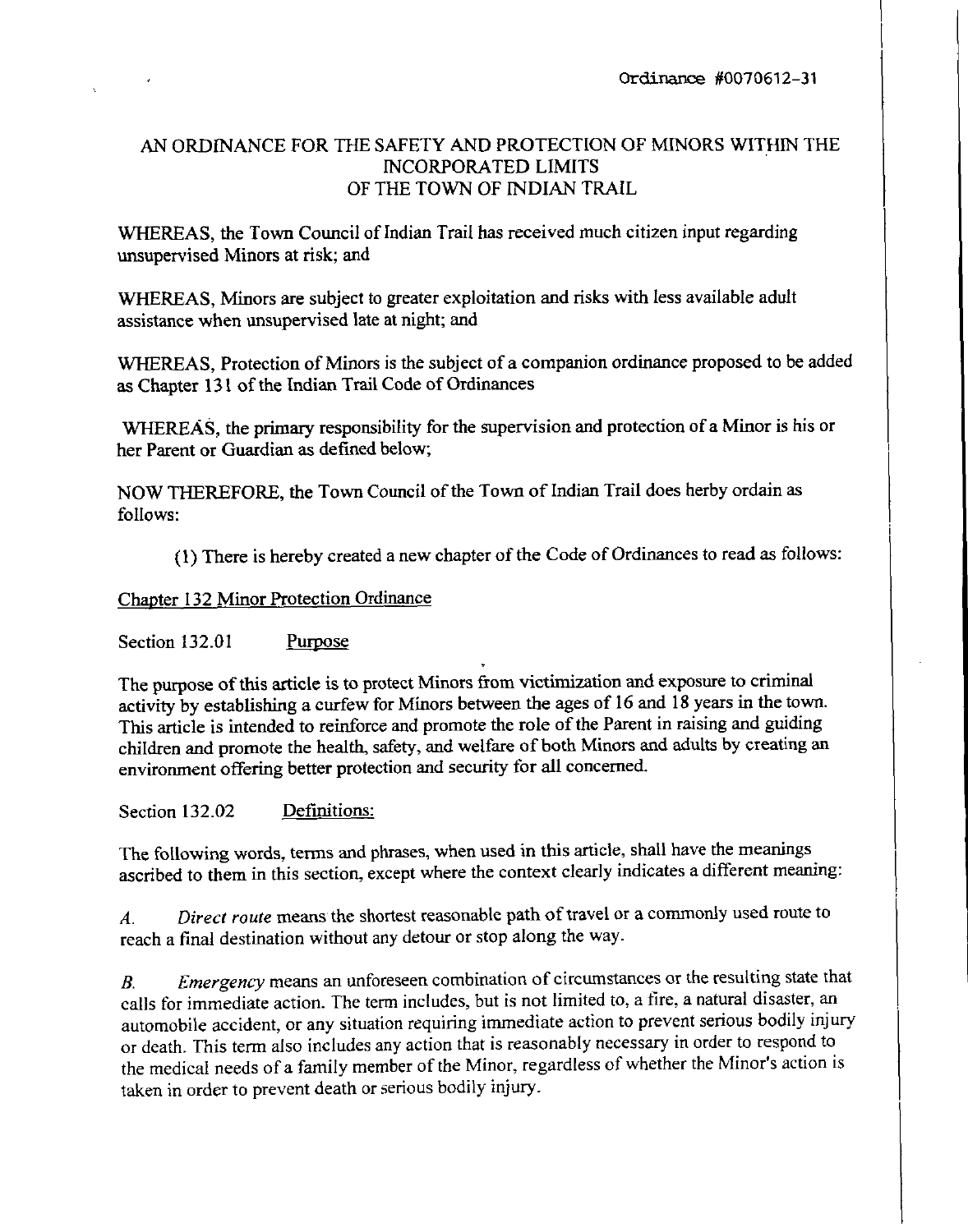$C<sub>c</sub>$  Establishiment means any privately owned place of business operated for profit to which the public has access or is invited, including, but not limited to, any place of amusement or entertainment

 $D.$  Guardian means a person who is court appointed to be the Guardian of a Minor.

 $E.$  Minor means any person who has reached their sixteenth birthday but has not reached their eighteenth birthday and is not married, emancipated or a member of the armed forces of the United States

 $F_1$  Owner/operator means any individual, firm, association, partnership or corporation operating, managing or conducting any establishment, including the employees, members or F. Owner/operator means any individual, firm, association or partners of an association or partnership and the officers of a corporatioa

G. Parent means a person who is a natural Parent, adoptive Parent, foster Parent, Stepparent G. Parent means a person who is a natural Parent, adoptive Parent, foster Parent, Steppar or other persons, or person to whom legal custody of a Minor has been given by court order.

H. Public place means any place that is generally open to and used by the public or a substantial group of the public, whether it be publicly or privately owned, including, but not limited to, streets, sidewalks, highways, alleys, rights-of-way, public vehicular areas and parking lots, transportation facilities, theaters, restaurants, shops, bowling alleys, schools and school grounds, places of business and amusement, playgrounds, parks, similar areas that are open to the public, and other common areas open to or accessible to the public.

I. Remain means to linger or stay in a public place, to fail to leave the premises when requested to do so by a law enforcement officer, or to fail to leave the premises of an establishment when requested to do so by the owner/operator or employee of the premises.

J. Restricted hours. The time of night referred to in this article is based upon the prevailing standard of time, whether Eastern Standard Time or Eastern Daylight Saving Time, generally observed at that hour by the public in the city. Restricted hours means on any Sunday, Monday, standard of time, whether Eastern Standard Time or Eastern Daylight Saving Time, gener observed at that hour by the public in the city. *Restricted hours* means on any Sunday, M Tuesday, Wednesday, or Thursday, Friday, and following day

Section 132.03 Violation Defined

Except as provided by section 132.04, the following offenses constitute a violation of this article:

(1) A Minor commits an offense by being present in or remaining in any public place or on the premises of any establishment within the city during the restricted hours

(2) A Parent or Guardian of a Minor commits an offense if he knowingly permits, or by (1) A Minor commits an offense by being present in or remaining in any public place or on<br>premises of any establishment within the city during the restricted hours.<br>(2) A Parent or Guardian of a Minor commits an offense i establishment within the city during the restricted hours. The term "knowingly" includes<br>knowledge that a Parent should reasonably be expected to have concerning the whereabouts of a Minor in that Parent's legal custody. This requirement is intended to hold a neglectiul or careless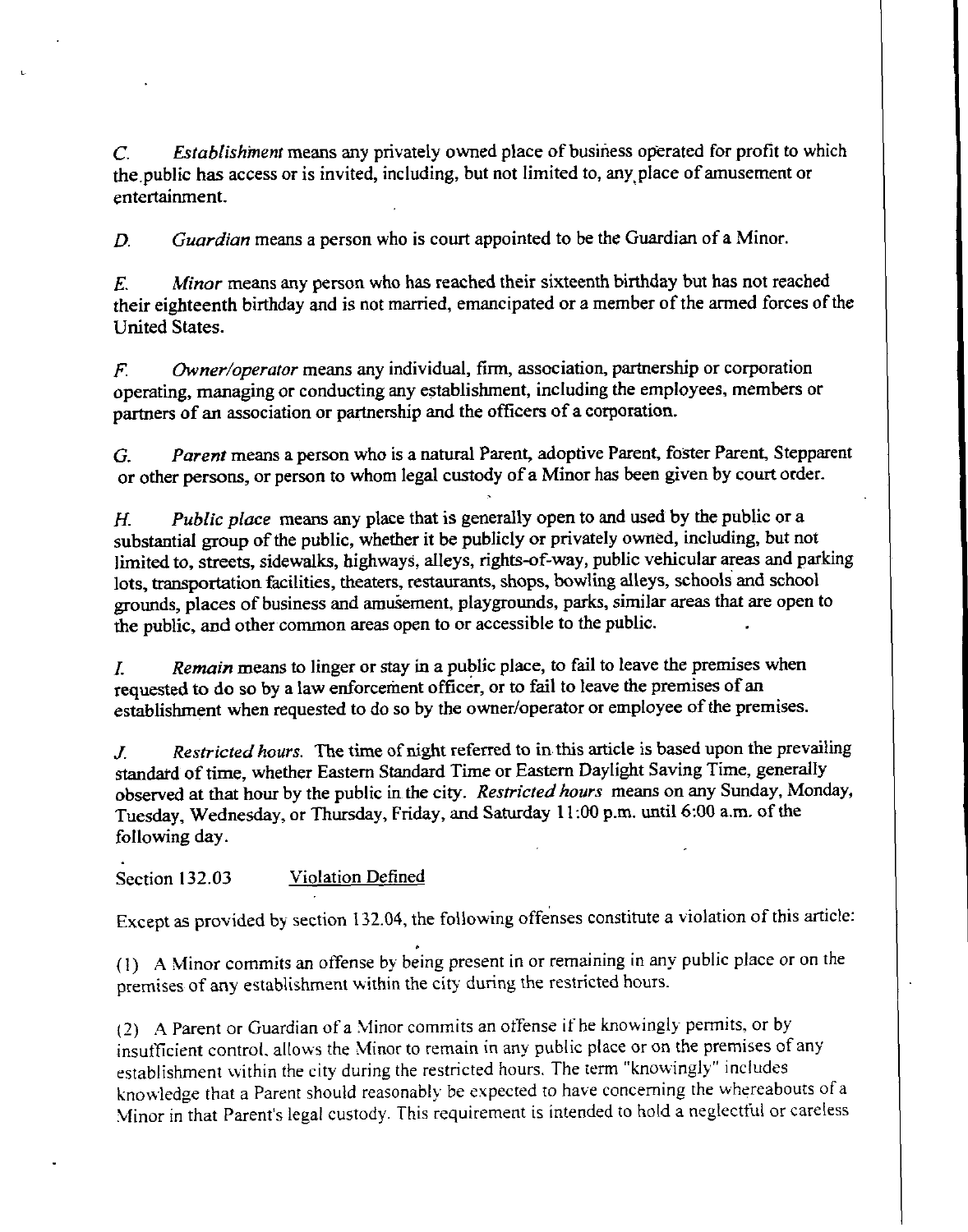Parent up to a reasonable community standard of Parental responsibility through an objective test. It shall, therefore, be no defense that a Parent was completely indifferent to the activities or conduct or whereabouts of such Minor.

 $(3)$  The owner, operator, or any employee of an establishment commits an offense if he knowingly allows a Minor to remain upon the premises of the establishment during the restricted hours. The term "knowingly" includes knowledge that an operator or employer should reasonably be expected to have concerning the patrons of an establishment. The standard for "knowingly" shall be applied through an objective test: whether a reasonable person in the operator's or employee's position should have known that the patron was a Minor in violation of (3) The owner, operator, or any employee of an establishment commits an offense if he knowingly allows a Minor to remain upon the premises of the establishment during the restricted hours. The term "knowingly" includes kno this article

(4) It shall be a violation of this article for any person 18 years of age or older to aid or abet a (4) It shall be a violation of this article for any person.<br>Minor in the violation of subsection  $(1)$  of this section.

(5) It shall be a violation of this article for a Parent or Guardian to refuse to take custody during<br>the assistant haves of a Mines for whom the Parent or Guardian is representible. the restricted hours of a Minor for whom the Parent or Guardian is responsible.

Sec. 132.04. Exceptions.

A Minor who is in a public place or establishment during the restricted hours shall not be in violation of this article if the Minor is:

(1) Accompanied by his Parent or Guardian.

2 Accompanied by an adult <sup>18</sup> years of age orolder authorized by the Parent or Guardian of violation of this article if the Minor is:<br>
(1) Accompanied by his Parent or Guardian.<br>
(2) Accompanied by an adult 18 years of age or older authorized by the Parent or Guardian of<br>
such Minor to take the Parent's or Guard period of time and purpose within a specified area. Minor to take the Parent's or Guardian's place in accompanying the Minor for a designate<br>od of time and purpose within a specified area.<br>On an errand, using a direct route, at the direction of the Minor's Parent or Guardia

(3) On an errand, usin<br>the hour of 12:30 a.m.

4 In <sup>a</sup>motor vehicle with Parental consent engaged in interstate travel through the city or originating or terminating in the city or operating a motor vehicle on the public street or the hour of 12:30 a.m.<br>
(4) In a motor vehicle with Parental consent engaged in interstate travel through the city or<br>
originating or terminating in the city or operating a motor vehicle on the public street or<br>
highways i Carolina Division of Motor Vehicles.

5 Traceling in <sup>a</sup> motor vehicle with <sup>a</sup>Pazent or Guazdian or trave ingin <sup>a</sup>motor vehicle with an adult 18 years of age or older authorized by the Parent or Guardian of such Minor to take the highways in full compliance with the restrictions of any operator's license issued by the Nc<br>Carolina Division of Motor Vehicles.<br>(5) Traveling in a motor vehicle with a Parent or Guardian, or traveling in a motor vehicle<br> purpose within a specified area

6 Engaged in <sup>a</sup> lawful employment activity or using <sup>a</sup> direct route to or trom <sup>a</sup> placeof employment

(7) Reacting or responding to an emergency.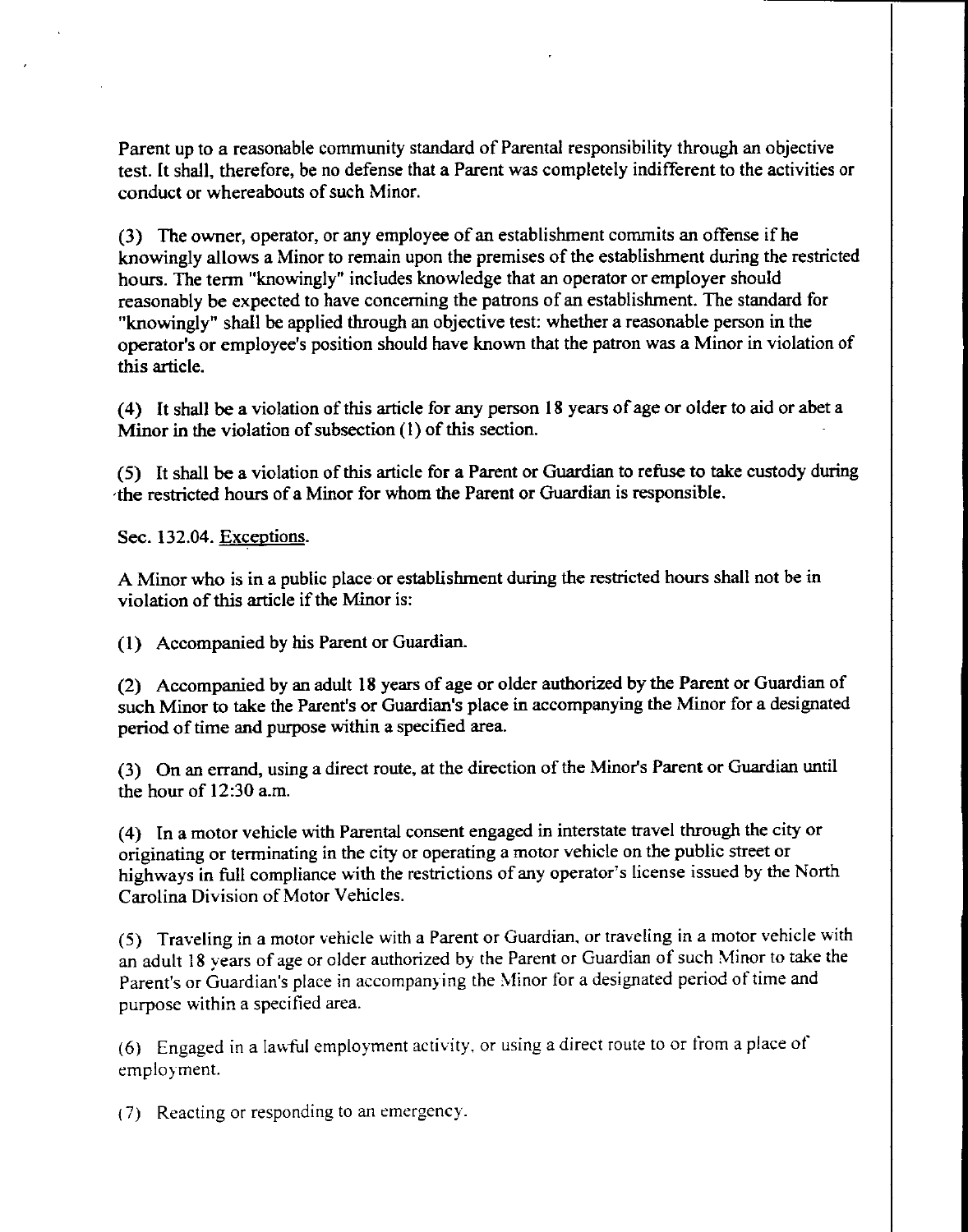(8) Attending or traveling to or from, by direct route, an official school, religious, or recreational activity that is supervised by adults and sponsored by a public or private school, the city or other governmental entity, a civic organization, or another similar entity that accepts responsibility for the Minor

9 Exercising First Amendment rights protected by the United States Constitution such as the free exercise of religion, freedom of speech, and the right of assembly.

(10) When authorized, by special permit from the Town Manager or his designee carried on the person of the Minor thus authorized, as follows: When necessary nighttime activities of a Minor may be inadequately provided for by other sections of this article, recourse may be had to the Town Manager or his designee, either for a regulation as provided in subsection (11) of this section or for a special permit as the circumstances warrant. Upon the findings of reasonable necessity for the use of a public place to the extent warranted by a written application signed by a section or for a special permit as the circumstances warrant. Upon the inecessity for the use of a public place to the extent warranted by a writ Minor, and by a Parent or Guardian of the Minor, if feasible, stating (i) ad Minor, and by a Parent or Guardian of the Minor, if feasible, stating (i) the name, age and<br>address of the Minor; (ii) the name, address, and telephone number of a Parent or Guardian address of the Minor; (ii) the name, address, and telephone number of a Parent or Guardian thereof; (iii) the height, weight, sex, color of eyes and hair and other physical characteristics of the Minor; (iv) the necessity that requires the Minor to remain upon a public place during the Minor; (iv) the necessity that requires the Minor to remain upon a public place during the restricted hours otherwise applicable;  $(v)$  the public place; and  $(vi)$  the beginning and ending of the period of time involved by date and hour, the Town Manager or his designee may grant a the Minor; (iv) the necessity that requires the Minor to remain upon a public place during t<br>the Minor; (iv) the necessity that requires the Minor to remain upon a public place during t<br>restricted hours otherwise applicabl permit in writing for the Minor's use of a public place at such hours as in the opinion of the<br>Town Manager may reasonably be necessary and consistent with the purposes of this article.

11 When authorized by regulation issued by the Town Manager or his designee in other similar cases of reasonable necessity, similarly handled as set forth in subsection (10) of this section but adapted to reasonabiy necessary nighttime activities of more Minors than can readily be dealt with on an individual special permit basis Normally such regulation by the Town Manager or his designee permitting use of public places should be issued sufficiently in advance to permit appropriate publicity through news media and through other agencies, such as the schools, and shall define the activity, the scope of the use of the public places permitted, the period of time involved not to extend more than one hour beyond the time for termination of the activity, and the reason for finding that the regulation is reasonably necessary and is consistent with the purposes of this article.<br>Sec. 132.05. <u>Defense</u>.

Sec. 132.05. **Defense.**<br>It is a defense to prosecution under section 132.03(3) that the owner, operator, or employee of an establishment promptly notified the town law enforcement agency that a Minor was present on Sec. 132.05. **Defense.**<br>It is a defense to prosecution under section 132.03(3) that the owner, operator, or employee of<br>establishment promptly notified the town law enforcement agency that a Minor was present on<br>the premis the premises of the establishment during the restricted hours and refused to leave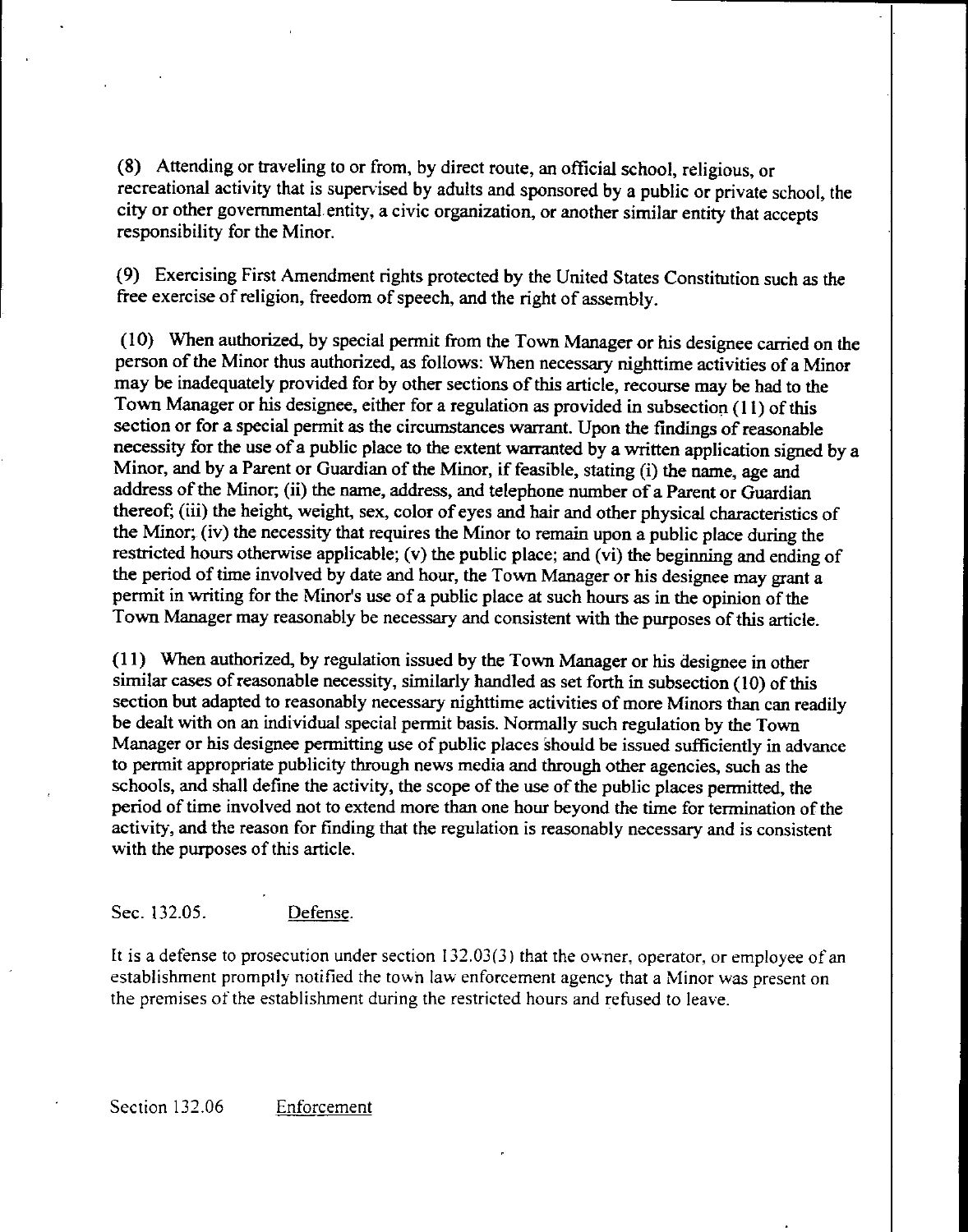When a Minor shall be found in violation of this section any Law Enforcement Officer may detain the Minor and determine if he is a first time offender of this section. The Minor may be transported to any Law Enforcement Facility in order to facilitate such determination.

- $(a)$ If it is determined that the Minor is <sup>a</sup> first time offender ofthis section the Law Enforcement Officer will contact his Parent or Guardian to make the Pazent or Guardian aware of the violation and request that the Parent or Guardian take custody of the Minor. The Law Enforcement Officer may transport the Minor to the Parent or Guardian. The Minor's Parent or Guardian will receive a written It it is determined that the Winor is a first time oftender or this section are East<br>Enforcement Officer will contact his Parent or Guardian to make the Parent or<br>Guardian aware of the violation and request that the Parent Officer shall maintain an Incident Report including the name, age and address of the Minor; the name and address of the Parent or Guardian; the date, time and location of the offense and any other relevant information. A copy of this Incident Report shall be forwazded to the Town Manager If it is determined that the Minor is a repeat offender of this section the Minor is<br>
Parent or Guardian shall be notified and the Minor returned to the Parent or<br>
Parent or Guardian shall be notified and the Minor returne
- Parent or Guardian shall be notified and the Minor returned to the Parent or Guardian as in (a) above. The Parent or Guardian may be issued a civil summons charging him with a violation of this section. An Incident Report of the offense shall be maintained by the town Law Enforcement Agency

# Section 132.07 Refusal by Parent or Guardian to take custody of Minor

If the Parent or Guardian of any Minor found in violation of this section refuses to take custody of such Minor, the Parent or Guardian may be issued a criminal citation or summons charging him with a violation of this section.

## Section 132.08 Penalty

Any person 16 or over who violates Section 131.03 shall be subject to a civil penalty to be determined in the annual schedule of fees and charges in the most recent budget ordinance. Said civil penalty shall not exceed the sum of five hundred dollars (\$500) per violation per Minor. In addition, any Parent or Guardian of any Minor found liable of a violation of Section 131.03 or 131.06 shall be subject to a civil penalty to be determined in the Annual Schedule of Fees and Chazges adopted by the Town Council in conjunction with the most recent budget ordinance Said civil penalty shall not exceed the sum of five hundred dollars (\$500) per violation per Minor Each incident regarding each indicidual Minor shall be considered <sup>a</sup> sepazate violation

## Section 132.089 Severability

The provisions of this section are considered severable and in the event that any provisions herein or part thereof shall be deemed unconstitutional, invalid or unenforceable, the other provisions hereof shall remain in full force and effect